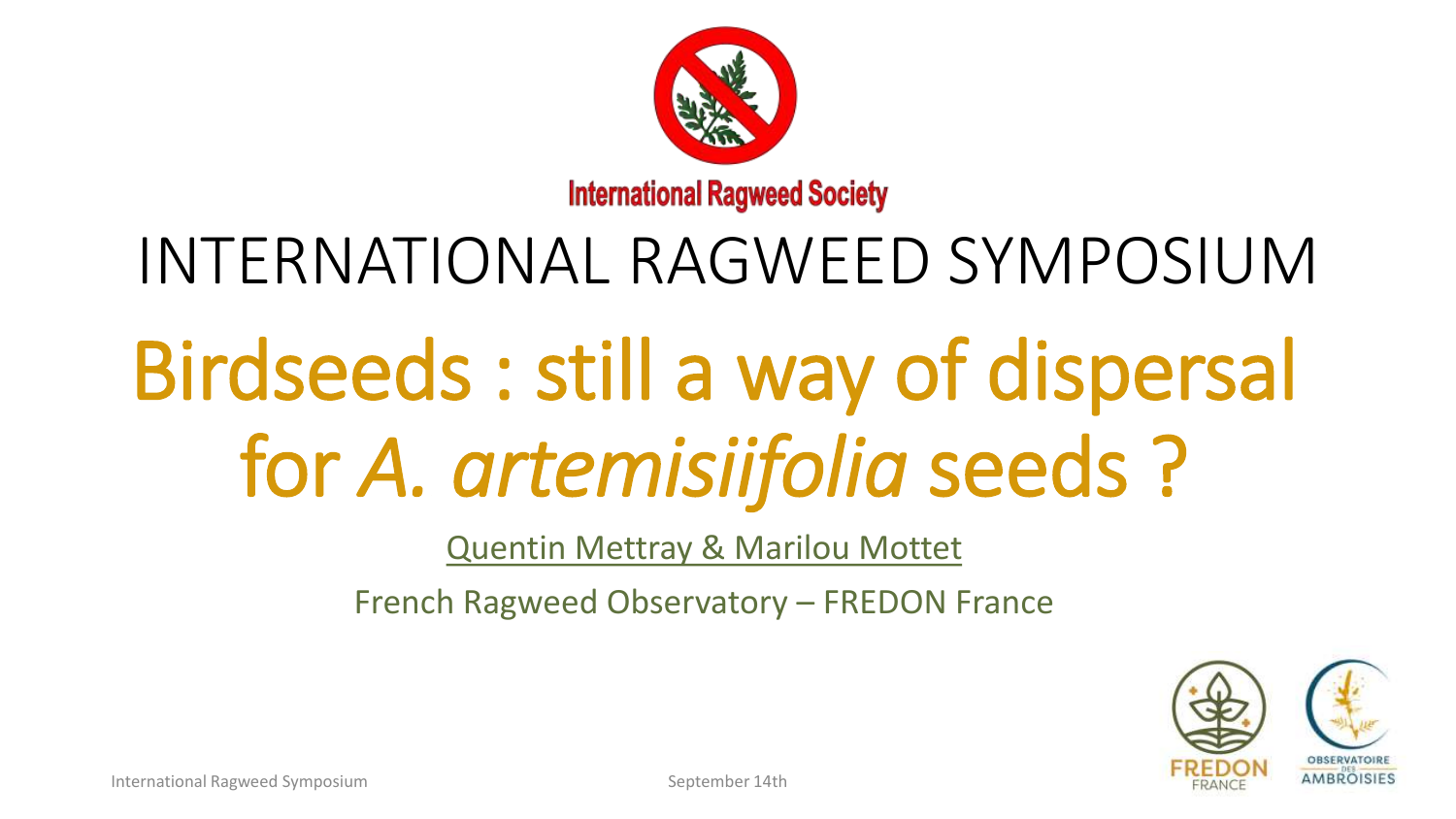

#### **HE RAISON D'ETRE** THAT IDENTIFIES US

Take good care of the plant world for our health and a healthy environment

- 1<sup>st</sup> network in France of experts for plant, environment and people health
- **89** years of expertise
- **<u>■**</u> 1 national federation
- **70** sites in France
- **400** employees

### **WHO ARE WE ?**

**OUR MISSIONS** 3 field of activities



**One Health approach**

### OUR PRESENCE **IN FRANCE**



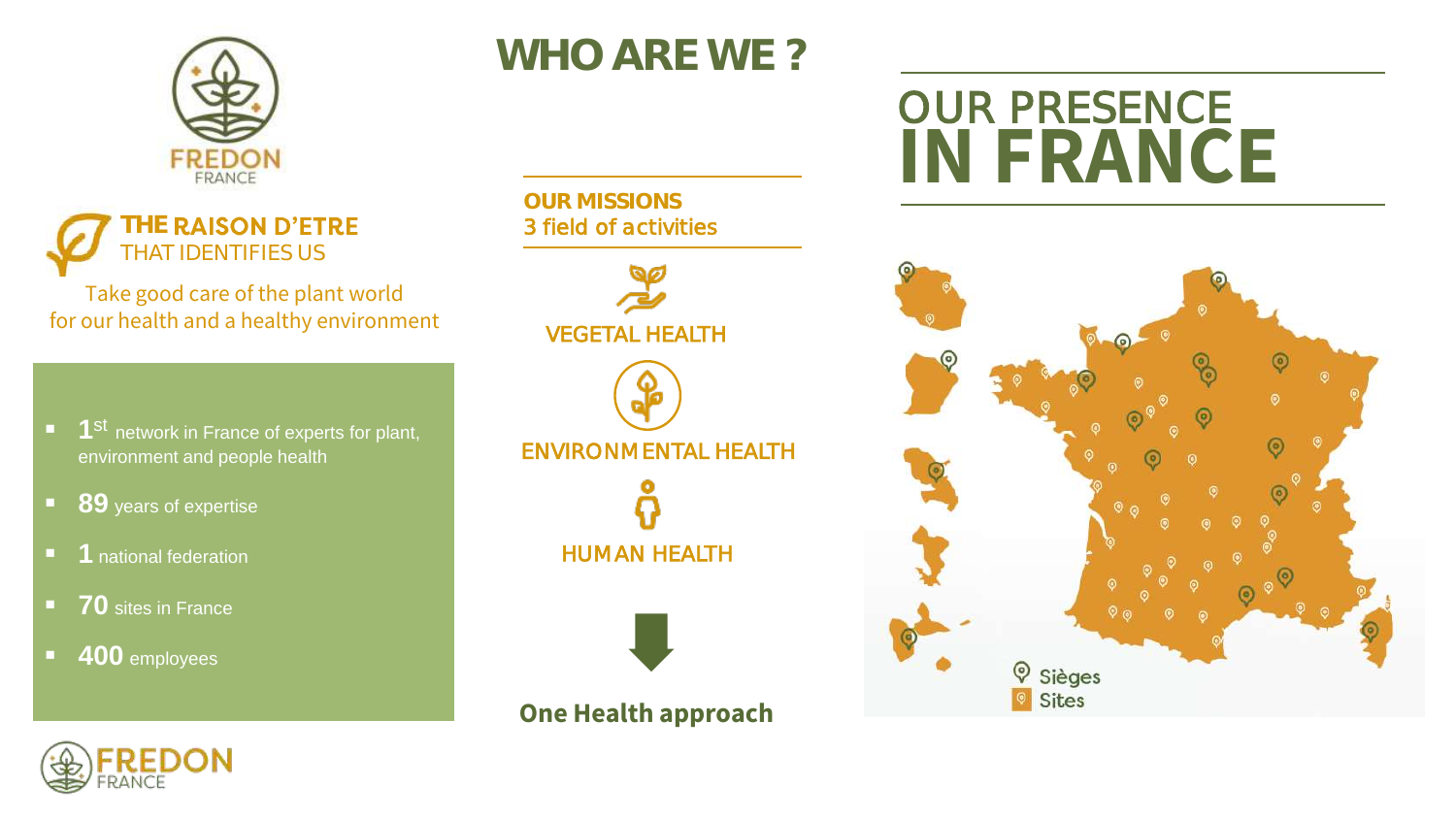#### **WHO ARE WE ?**

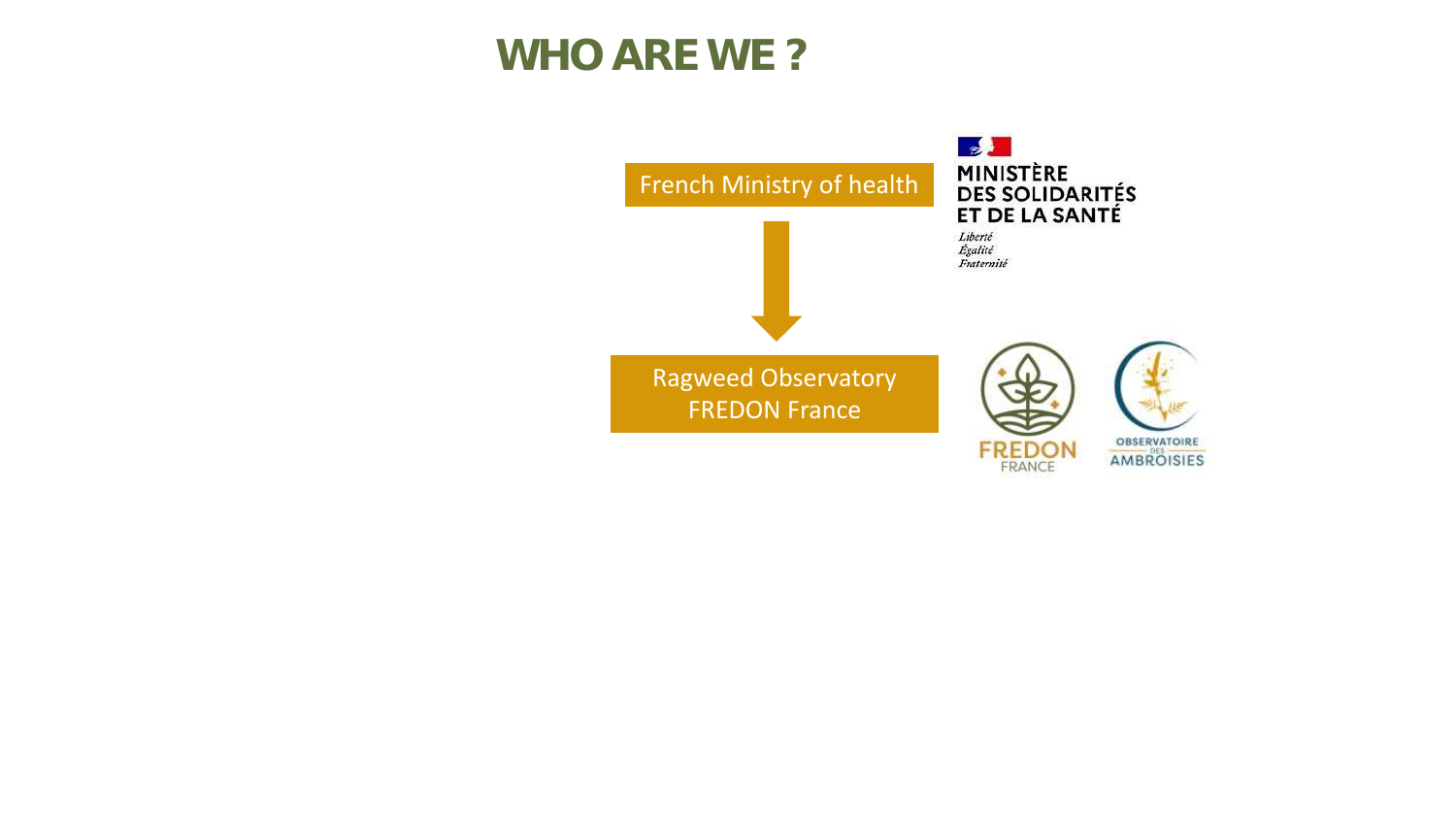

#### Others ministries

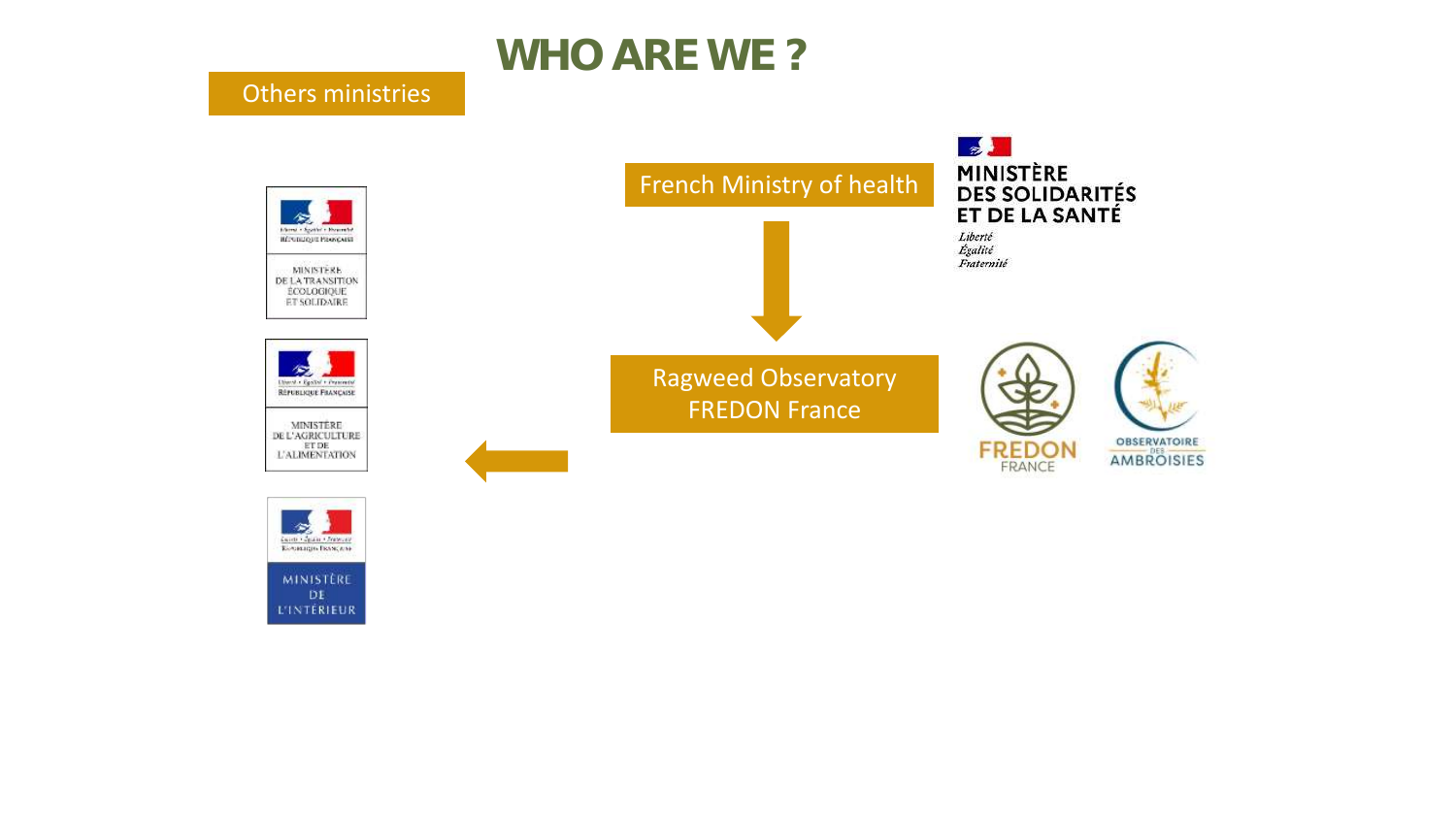

#### Others ministries

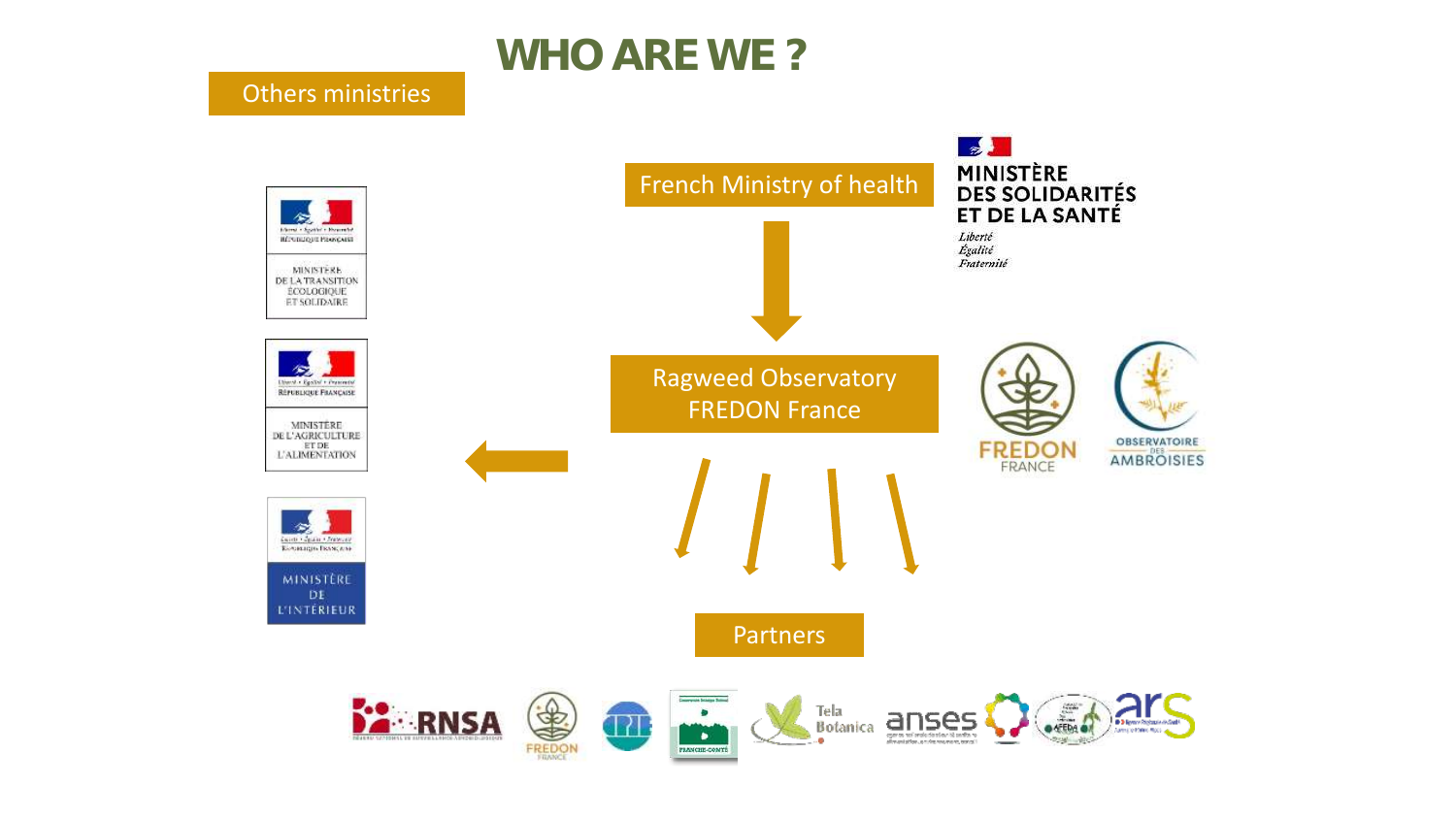#### **CONTEXT INVASION OF A. ARTEMISIIFOLIA IN FRANCE**

Evolution de la répartition de l'Ambroisie à feuilles d'armoise en France



Sources des données : Atlasanté, Conservatoires botaniques nationaux et partenaires, Epiphyt.



#### First discovery in 1863



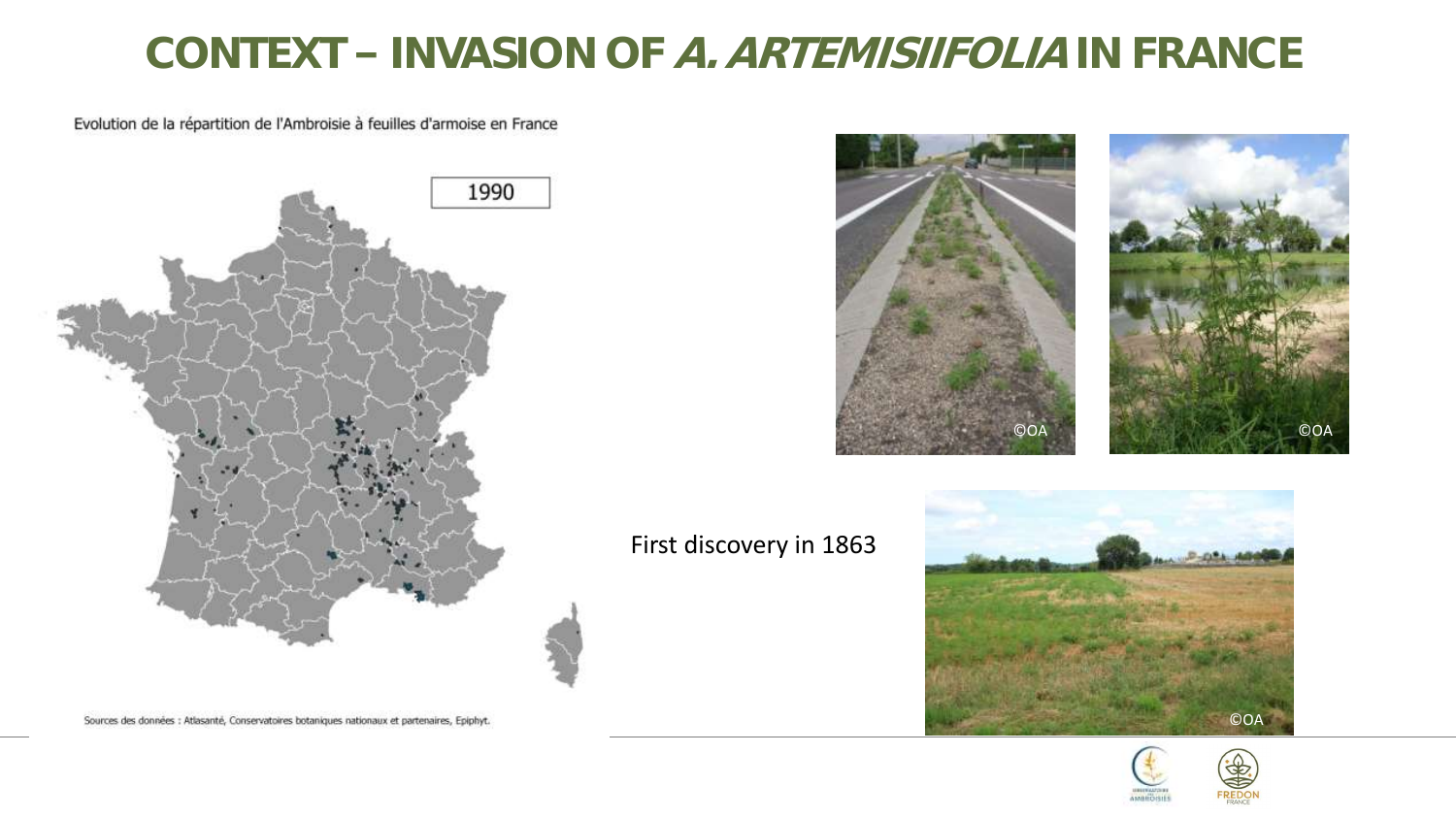#### **DISPERSAL OF AMBROSIA ARTEMISIIFOLIA SEEDS**



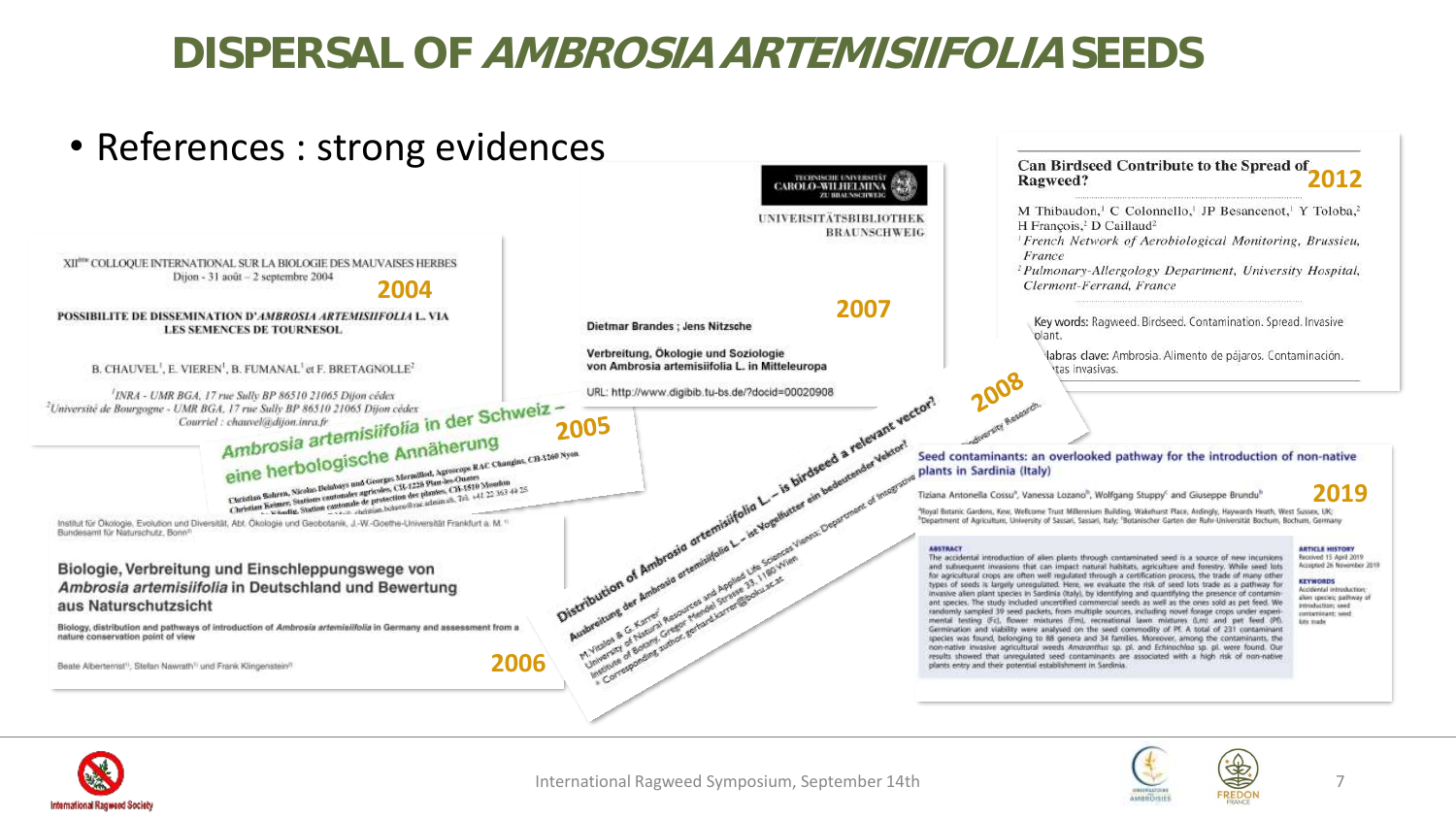#### **DISPERSAL OF AMBROSIA ARTEMISIIFOLIA SEEDS**

• References : strong evidences



Between **20 % and 91 %** 

of commercially available bird feeds can be **contaminated with ragweed seeds**



Seed counts vary between **0 and 2781 seeds per kilogram** bird feed



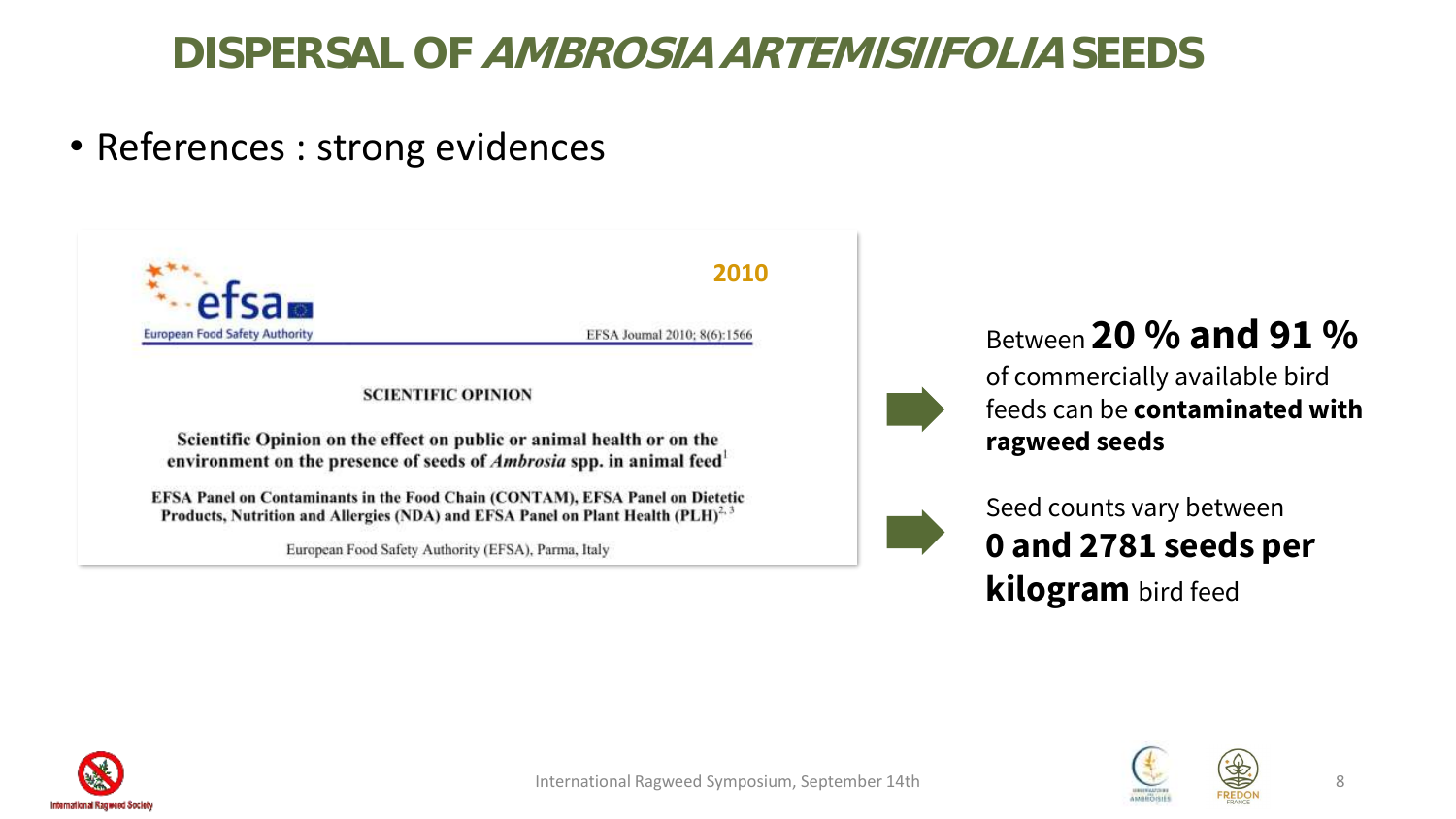#### **A EUROPEAN REGULATION**





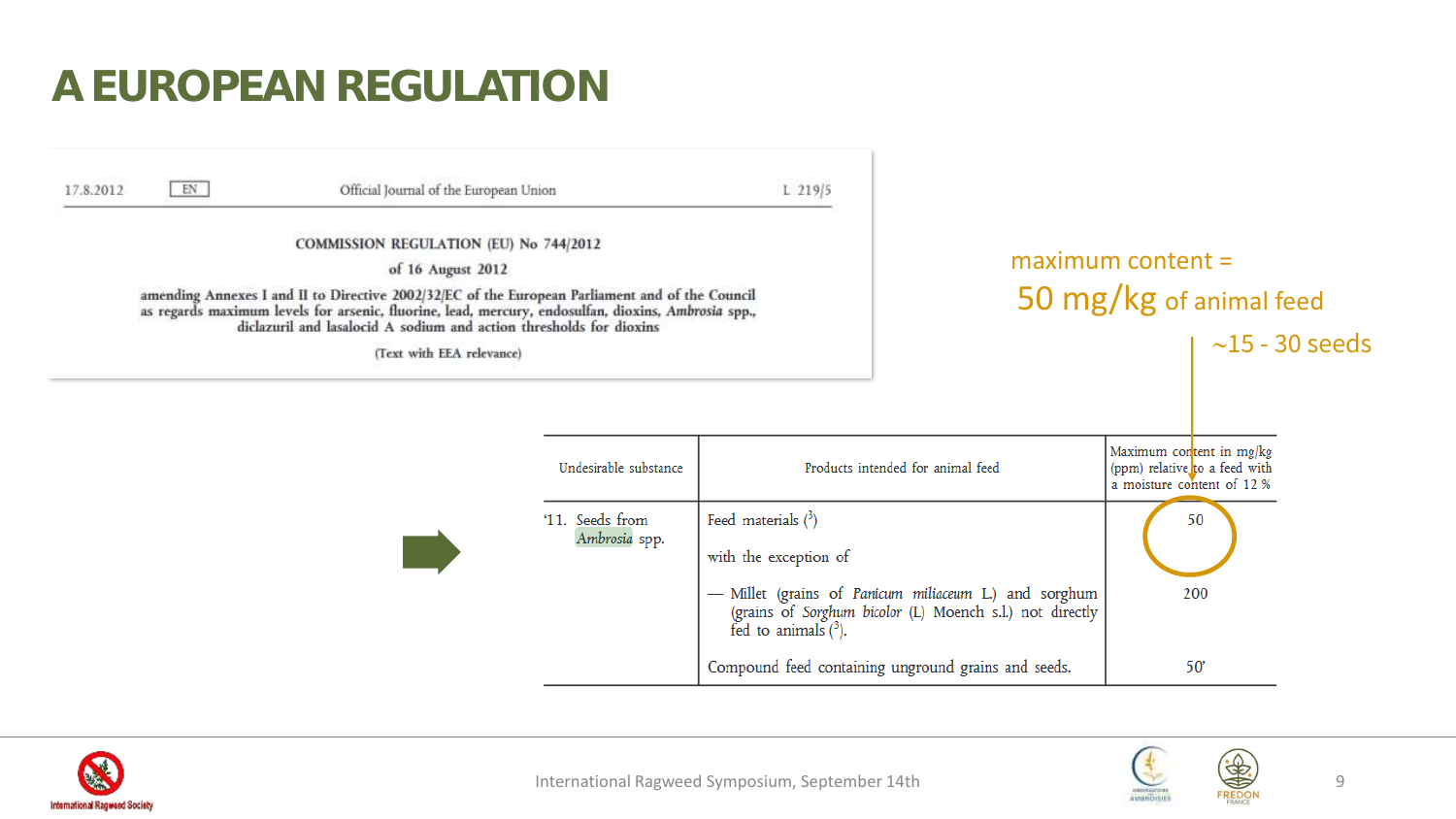### **IS IT SUFFICIENT ?**

• Still a lot of testimonies



Seeds founds in foot of a bird feeder,



Rawgeeds seeds instead of parsley seeds !



picture !



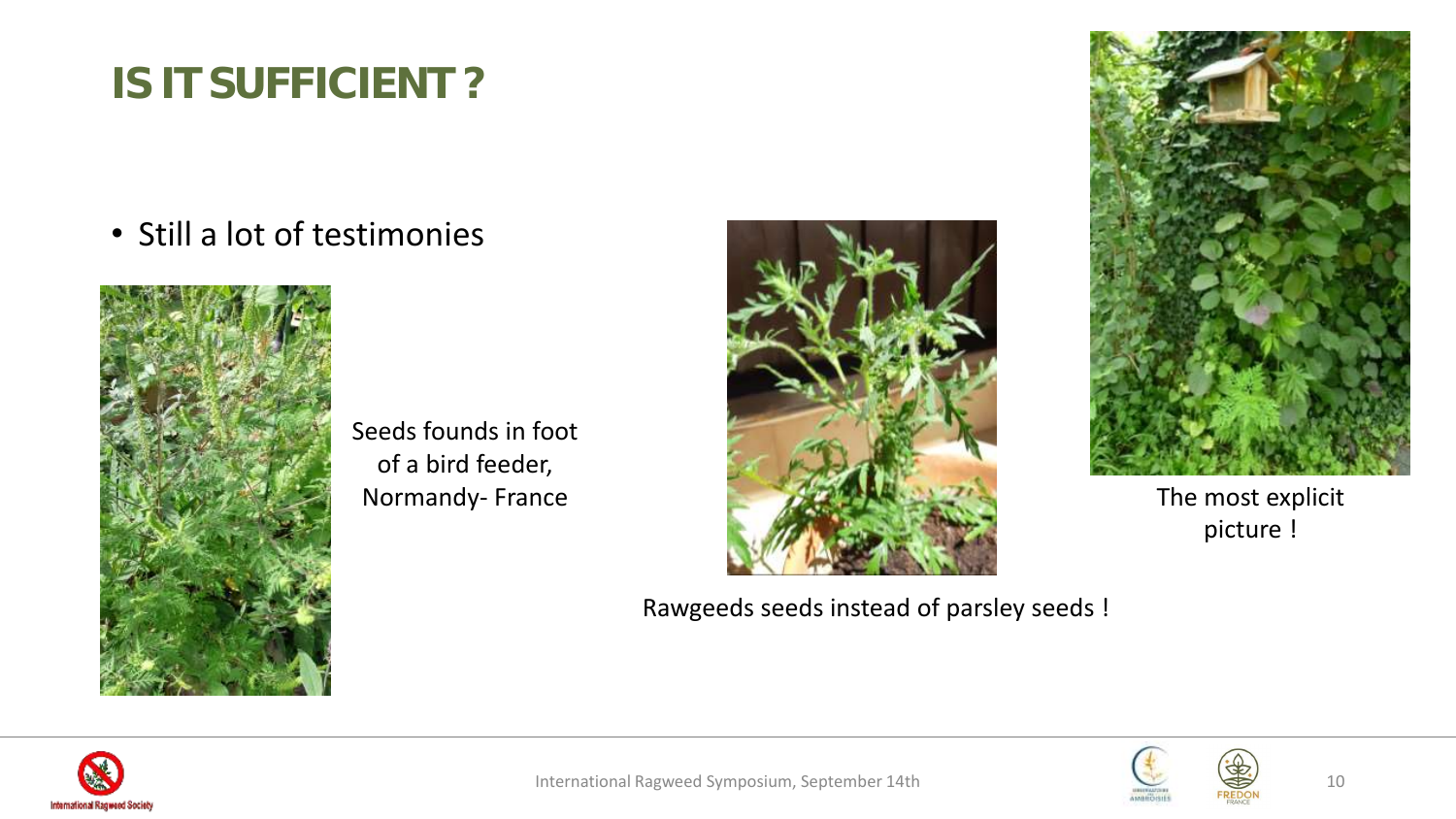#### **SURVEY UNDER THE FEEDERS** IN FRANCE AND BELGIUM TO KNOW IF **IT'S** A MAJOR PROBLEM







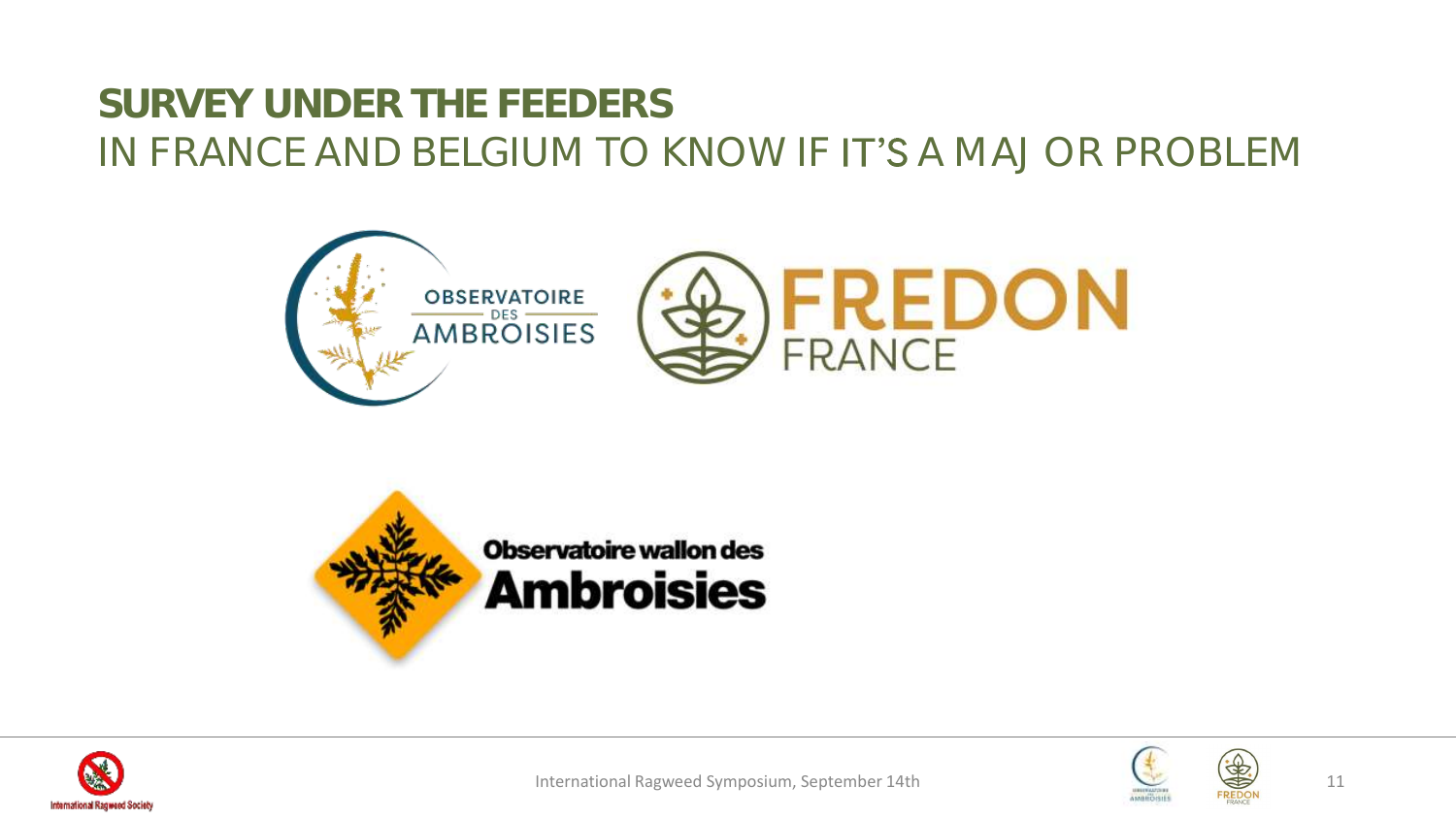### **SURVEY UNDER THE FEEDERS**

• First and few results



Map of the localisations of ragweed sawns in foot of bird feeders Data : French and Walloon observatories

Repartition of ragweeds in France in 2019 Data : Atlasanté, Conservatoires Botaniques nationaux, partenaires Epiphyt







2019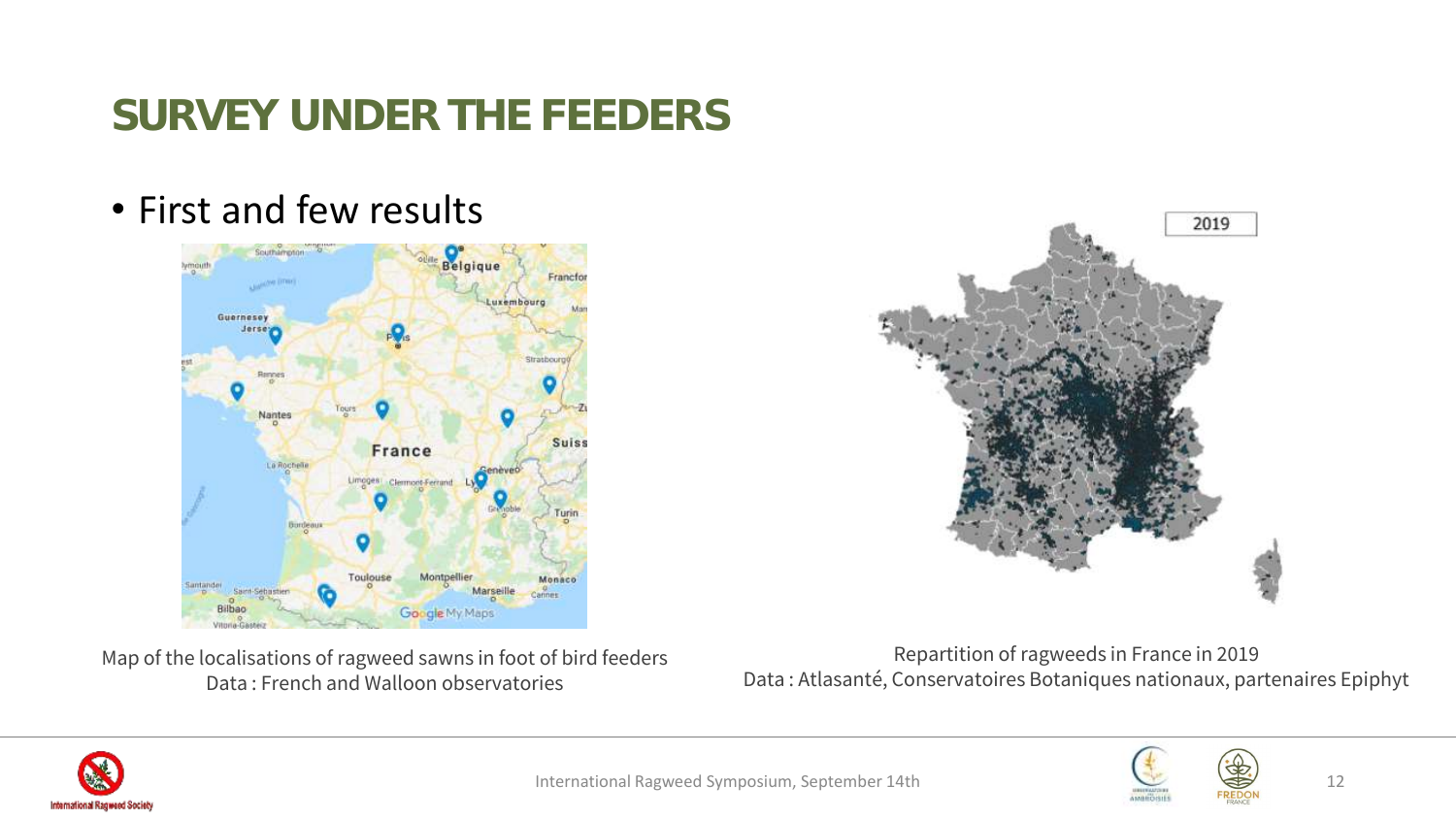### **SURVEY UNDER THE FEEDERS**

• First and few results



« do you know if ragweeds has been seen at proximity of birds feeders"

No Yes I don't know and I don't know I here is a seeders I have in the Ves I don't know I do Answers to the question : "Have you ever seen ragweed plants at the foot of bird feeders or ragweed seeds in bird seed packets?"



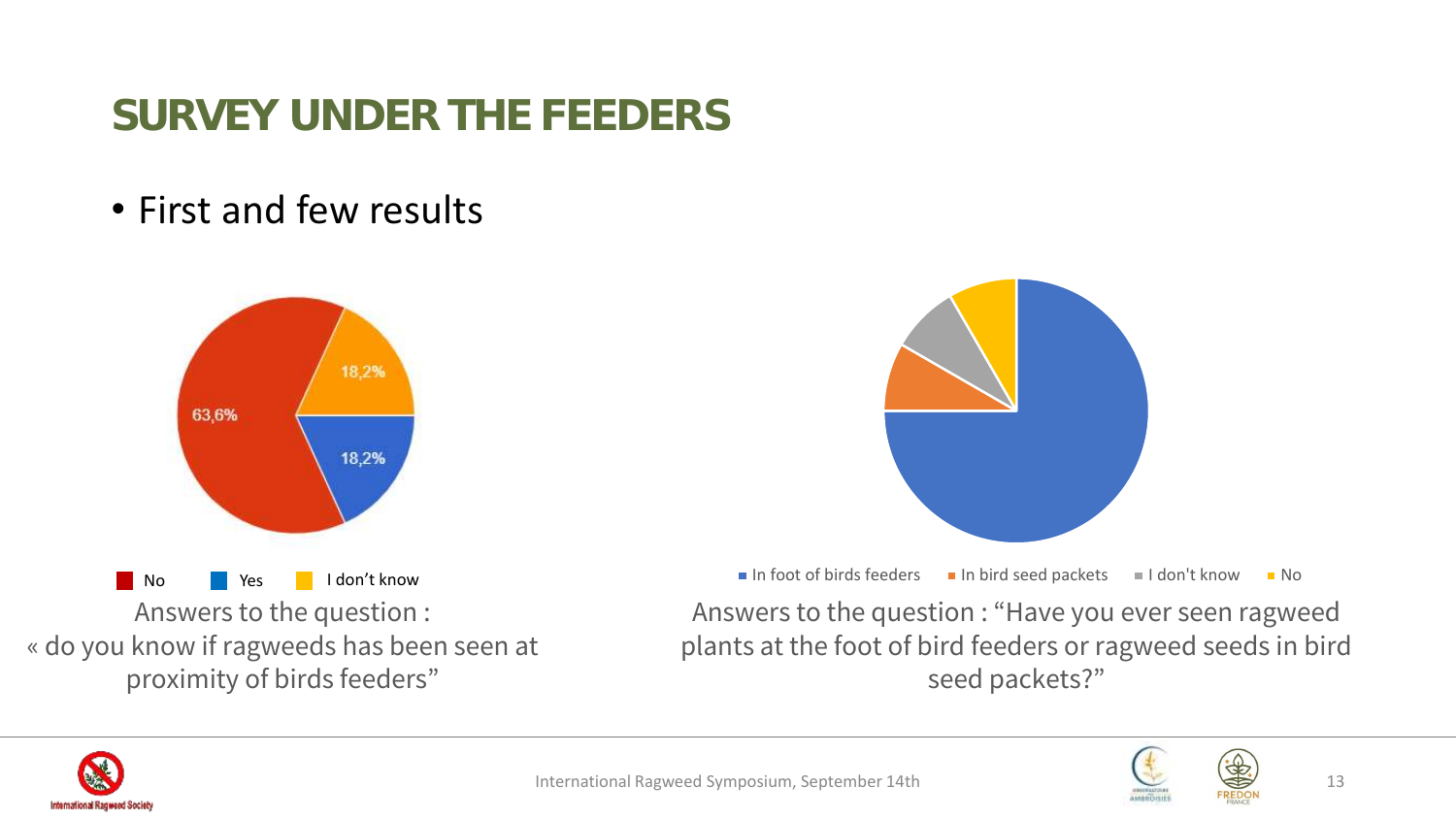#### **SURVEY UNDER THE FEEDERS**

**Two European partners of the survey :**

**But what about more ?** 

• Do you want to participate in your own country ?









OBSERVATOIRE AMBROISIES

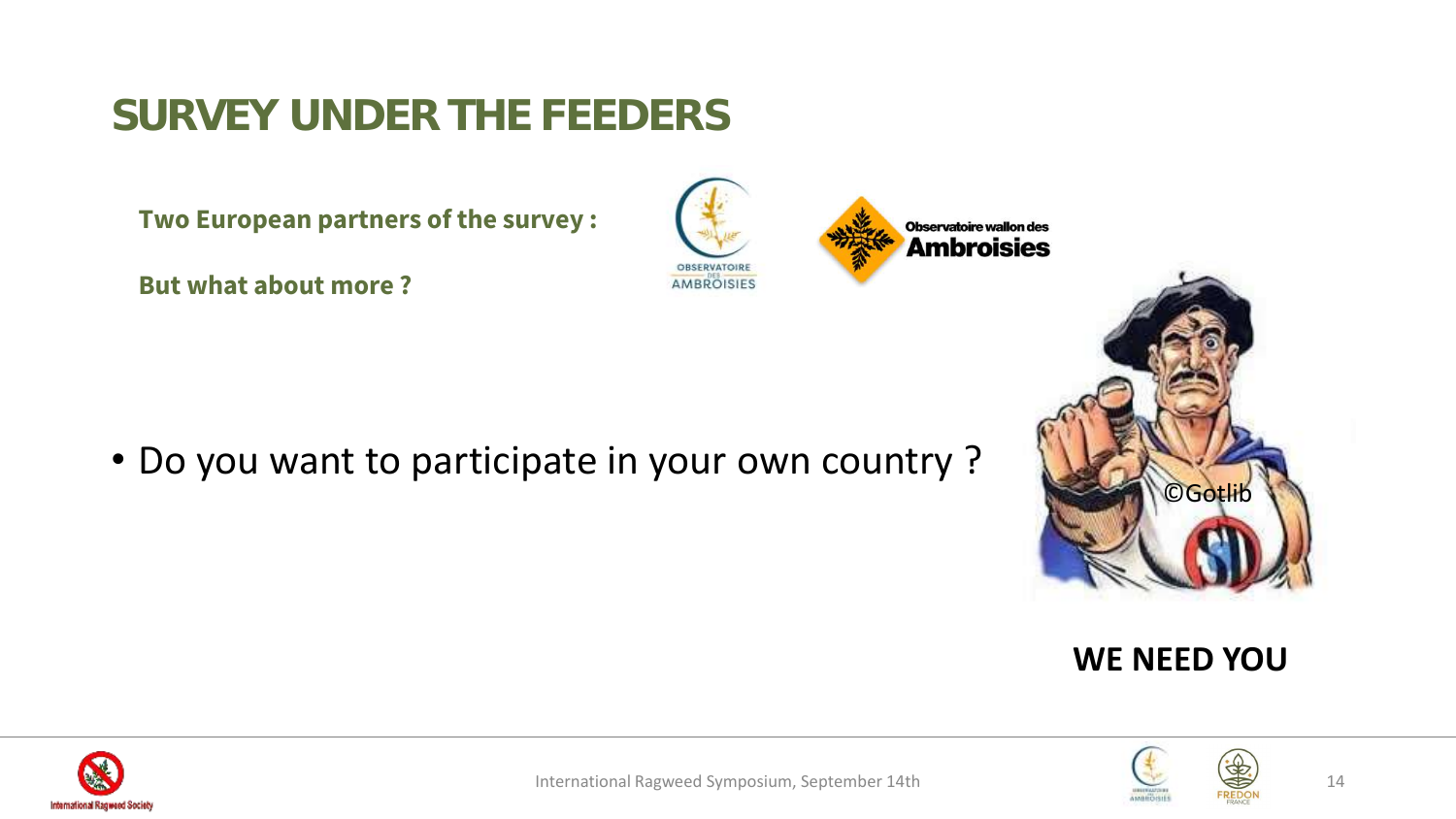### **TAKE HOME MESSAGES**

- Large variety of sources from different countries have implicated **bird feed as a possible vector** in the dissemination of ragweed
- A European regulation did exist
- It may not be sufficient
- A survey by France and Belgium
- If you are interested, let's talk: [observatoire.ambroisie@fredon-france.org](mailto:observatoire.ambroisie@fredon-france.org)
- Still a lot of communication to do to inform the **public about this problem !**





comme des grames d'antironal, patteable - familien pessent transponer des grates asset nomene les reclamps incluent des generes de juin de troppent de chine. trainesoil fournesses.<br>Les otiennes, en meloculisme leurs granes pré- le clien mement un termin foucable, que grai-

no consum, en monestant une granes pre- pes germenten a partir des mots de mat-juin acres -suicur des traingenires. et mène au cours des années suivantes.

#### **AMBROISIE = ALLERGIE**

Limburgie, an motiver de la fleration (d'artir - que, provoque vousses, sons, conjouctivité reproduct cant de vis gondes quanti- untertre et mone autone dur les personnes polion. Ce pellon, fortement allergéni- setwibles.

#### *VEZ SURVEILLER ET DETRUIRE L'AMBROISI*

come fantrous ex use alitte de www.axbona.inlo/pageMegic2.html sients published in the a cut conduct obliga. What represent an verse due informations pour in par on anties prélotmaux dan plusieurs - apprinde à la reconnaise monts (year list internet a l'adorsse



the ground directions to done not business starting ment from talktone in alle doi granes de secrico di las steple tantage prot la chiratte

Avant de donner des graïnes aux oiseau. tamisez-les !\*







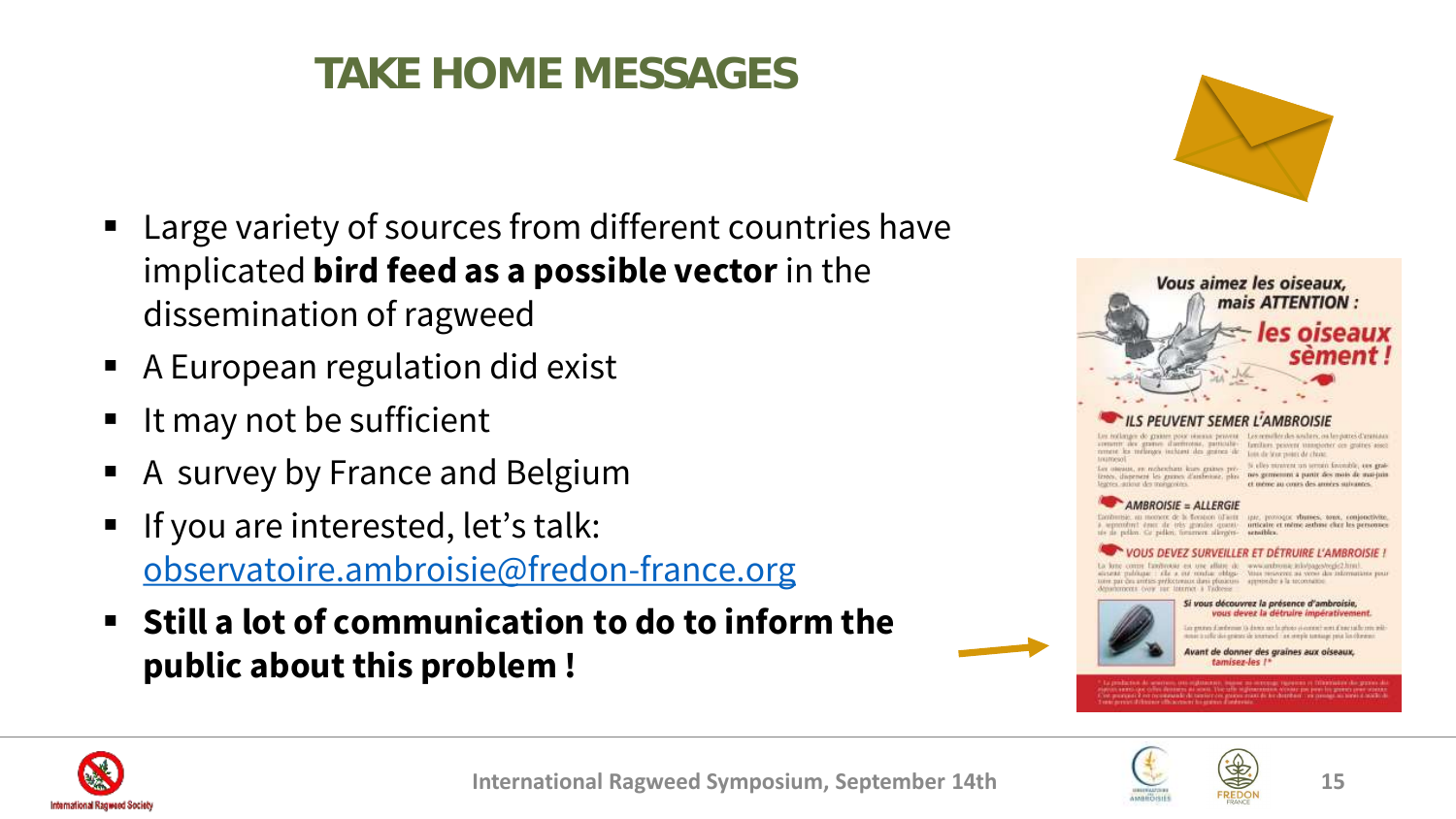#### **FINALLY...**

Youtube : "*Ambrosia in Europe – Observatoire des ambroisies*"

[https://www.youtube.com/playlist?list=P](https://www.youtube.com/playlist?list=PLEJX7ly3C1b71QugQj_qINwMOPCfvB_Z5)

LEJX7ly3C1b71QugQj\_qINwMOPCfvB\_Z5